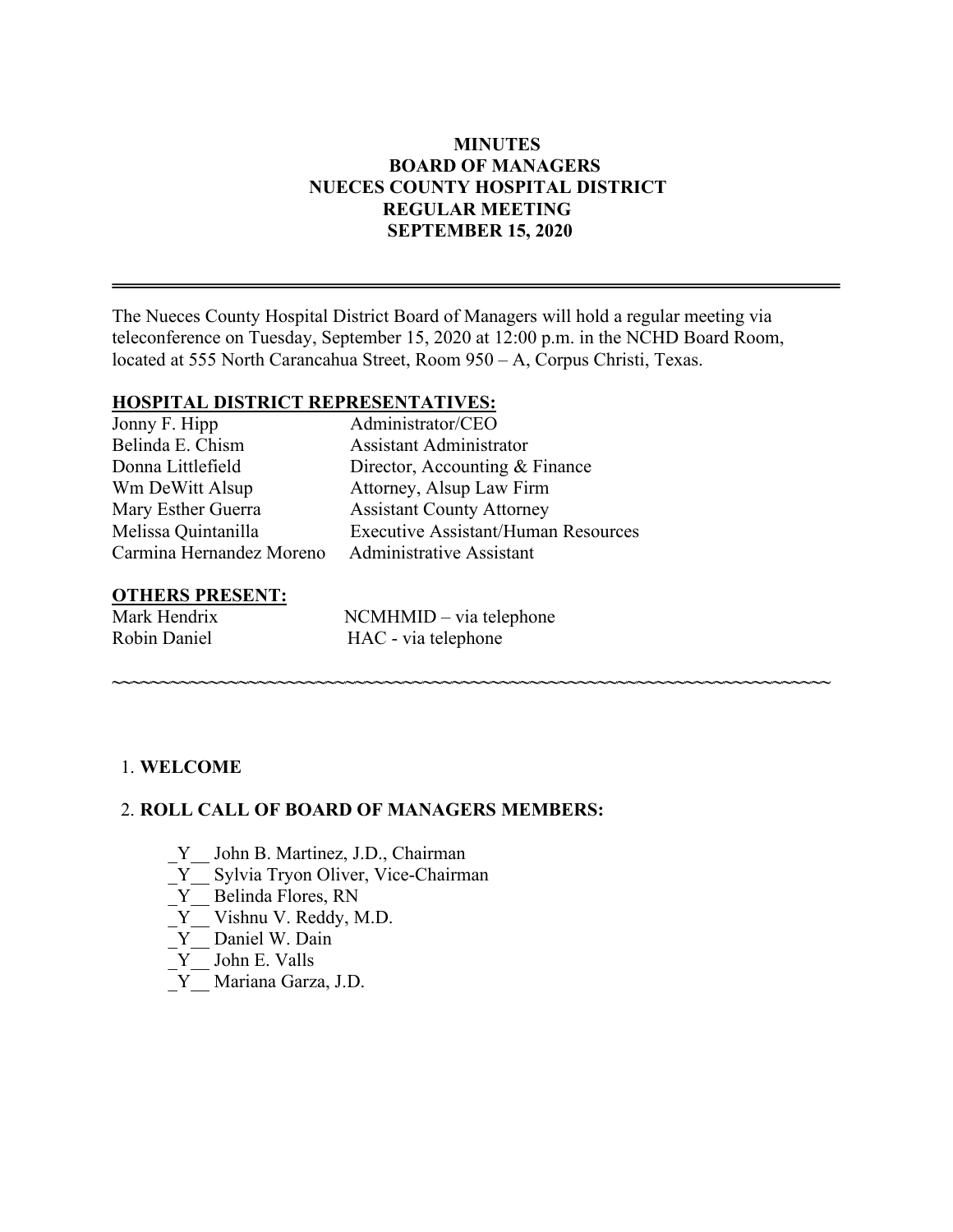#### 3. **CALL TO ORDER & ESTABLISHMENT OF QUORUM**

- A. Call to order Mr. Martinez, Chairman The meeting was called to order by Mr. Martinez at 12:03 p.m.
- B. Establish quorum Mr. Martinez A quorum was present with all members in attendance.

 **John B. Martinez, J.D., Chairman – PRESENT Sylvia Tryon Oliver, Vice Chairman – PRESENT Belinda Flores RN, Member – PRESENT Vishnu V. Reddy, MD, Member – PRESENT Daniel W. Dain, Member – PRESENT John E. Valls, Member – PRESENT Mariana Garza, J.D., Member – PRESENT** 

- C. Confirm posting of Meeting's public notice in accordance with Texas Open Meetings Act, Texas Government Code, Chapter 551.
- 4. **PUBLIC COMMENT** Persons wishing to comment on any item(s) on the agenda or any subject within the Board's responsibilities must sign-in on the "Agenda Item Request to Speak" form provided at the entrance of the Board meeting room at least five (5) minutes prior to commencement of the meeting. Commenters shall limit their comments to three (3) minutes, except that Commenters addressing the Board through a translator shall limit their comments to six (6) minutes. See the "Public Comment" section of the preceding General Information page for additional information.

#### **No one to speak for public comment.**

- 5. **CONSENT AGENDA** See the "Consent Agenda" section of the preceding General Information page for an explanation of the Consent Agenda and for additional information.
	- A. Approve Board of Managers Meeting minutes:
		- 1. August 18, 2020 Regular;
		- 2. September 1, 2020 Special; and
		- 3. September 8, 2020 Special.

#### **Motion by Mr. Valls and seconded by Ms. Flores. MOTION CARRIED.**

B. Receive listing of new vendors as of September 10, 2020; listing pursuant to Board of Managers Bylaws, §2.1.B and Texas Local Government Code, Chapter 176.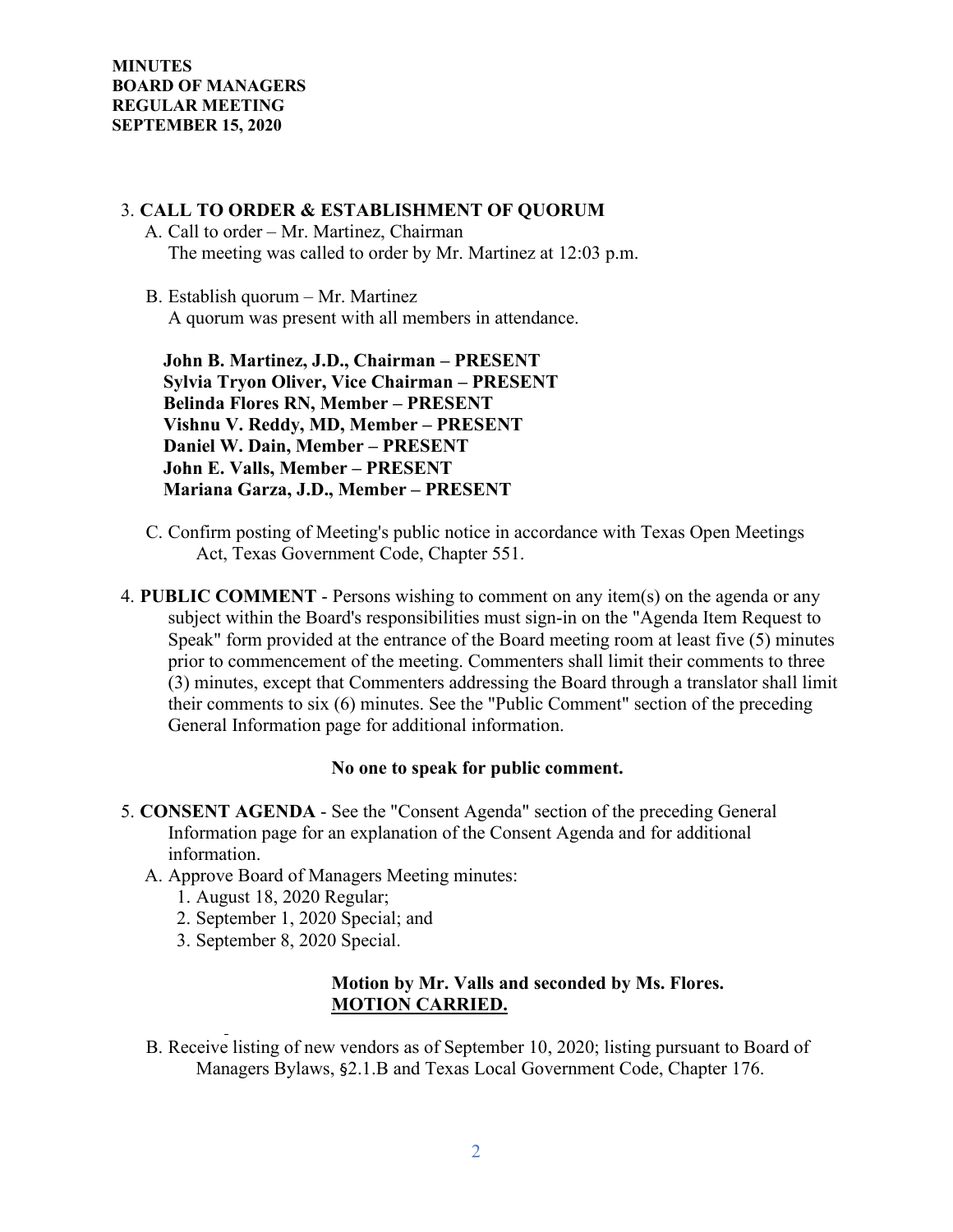- C. Receive summary payment information on Nueces County health care disbursements for Fiscal Year 2020 year-to-date:
	- 1. Salaries, benefits, supplies, and intergovernmental transfers at/for Corpus Christi/Nueces County Public Health Department;
	- 2. Emergency medical services provided in unincorporated areas of Nueces County;
	- 3. Supplemental and jail diversion program funding for Nueces Center for Mental Health and Intellectual Disabilities;
	- 4. Medical services provided at County correctional facilities:
		- a. Nueces County Jail; and
		- b. Nueces County Juvenile Detention Center;
	- 5. Funding for alcohol and drug abuse treatment programs:
		- a. Cenikor (Charlie's Place);
		- b. Council on Alcohol and Drug Abuse; and
		- c. Palmer Drug Abuse Program;
	- 6. Funding for diabetes prevention and supporting programs;
	- 7. Public health grants; and
	- 8. Legal and professional fees. (*Finance Committee)*
- D. Receive summary report of year-to-date intergovernmental transfers made in support of local and other healthcare providers participating in Medicaid supplemental payment programs sponsored by the Texas Health and Human Commission.
	- 1. Texas Healthcare Transformation and Quality Improvement Program (Medicaid 1115 Waiver):
		- a. Delivery System Reform Incentive Payment (DSRIP) pool; and
		- b. Hospital Uncompensated Care (UC) pool.
	- 2. Disproportionate Share Hospitals (DSH) program;
	- 3. Network Access Improvement Program (NAIP);
	- 4. Uniform Hospital Rate Increase Program (UHRIP); and
	- 5. Graduate Medical Education (GME). *(Finance Comittee)*
- E. Receive reports relating to Nueces Aid Program enrollment for the month-ended August 31, 2020. *(Finance Committee)*
- F. Receive summary imputed claims information on medical and hospital care provided to the Nueces Aid Program population consistent with the CHRISTUS Spohn Health System Corporation Amended and Restated Membership Agreement for fiscal yearto-date period-ended August 31, 2020. *(Finance Committee)*
- G. Receive fiscal year-to-date Specified Annual Percentage-related revenue reports; revenue receipts pursuant to CHRISTUS Spohn Health System Corporation Amended and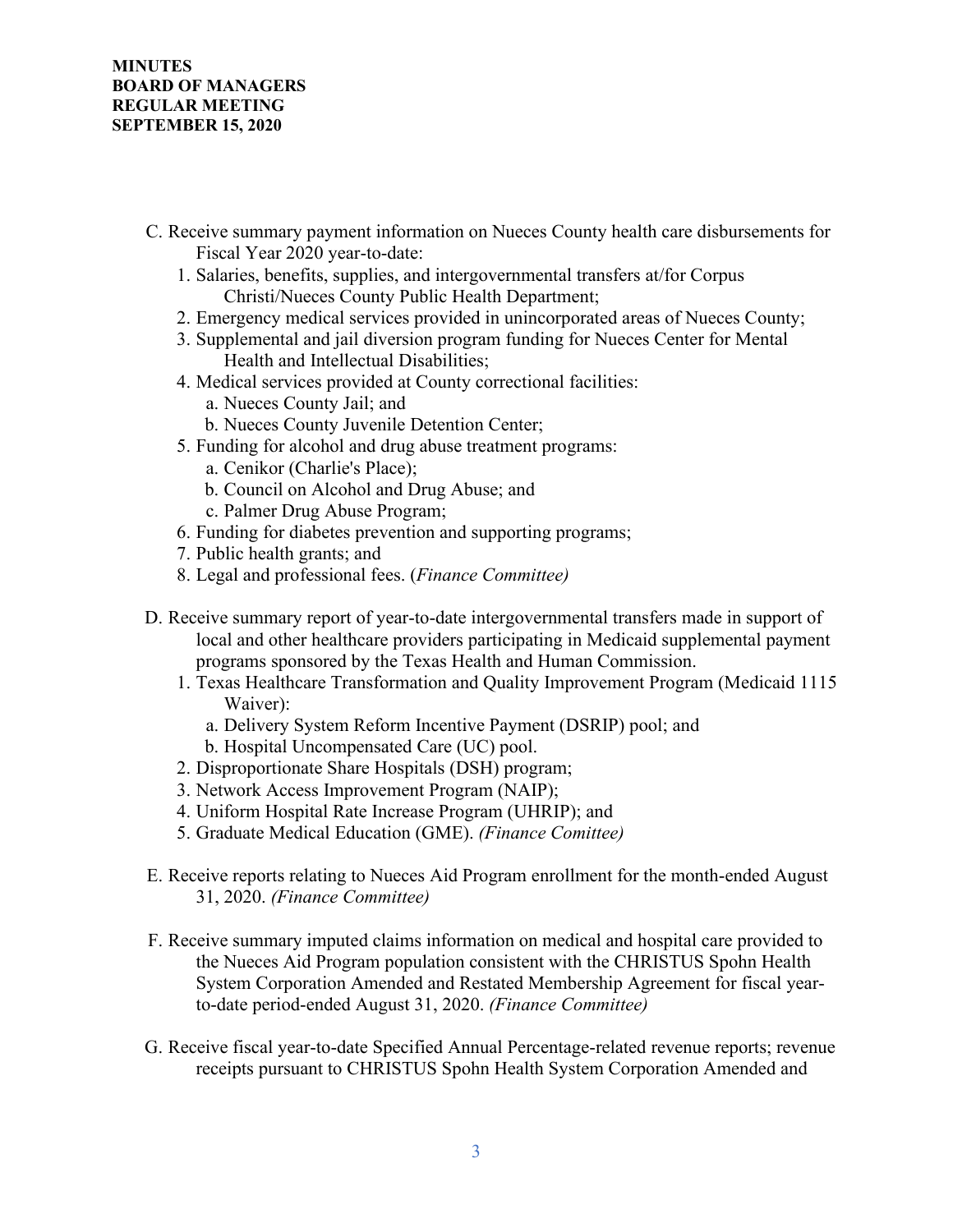Restated Membership Agreement, Section 5.03. *(Finance Committee)*

H. Receive monthly statement of escrow amounts deposited and/or withdrawn by CHRISTUS Spohn Health System Corporation; deposits pursuant to and consistent with Schedule 1 to CHRISTUS Spohn Health System Corporation Amended and Restated Membership Agreement; receive statement for month-ended August 31, 2020. *(Finance Committee)*

# 6. **REGULAR AGENDA:**

#### A. **Finance Committee:**

1. Receive and approve unaudited financial statements for fiscal year-to-date period ended August 31, 2020. *(ACTION)*

### **Motion by Ms. Oliver and seconded by Mr. Dain. MOTION CARRIED.**

## B. **Health Care Provider Participation Program:**

- 1. Discuss and consider Hospital District's creation of and participation in a Health Care Provider Participation Program ("HCPPP") for Distrct Fiscal Year 2020 (October 1, 2019 - September 30, 2020) ("FY 2020") or Fiscal Year 2021 (October 1, 2020 - September 30, 2021) ("FY 2021"); creation and participation pursuant to Texas Health and Safety Code, Chapter 298C:
	- a. Adopt Board of Managers Order relating to creation of and participation in a HCPPP during FY 2020 or FY 2021; participation pursuant to Texas Health and Safety Code, Chapter 298C;
	- b. Adopt rules relating to administration of the HCPPP, including collection of the mandatory payments, expenditures, audits, and any other administrative aspects of the Program for FY 2020 or FY 2021; rules adoption pursuant to Texas Health and Safety Code, §298C.052;
	- c. Establish date, time, and location of public hearing on the amounts of mandatory payments that the Board intends to require under the HCPPP during FY 2020 or FY 2021 and how the revenue derived from the payments will be spent; public hearing required by Texas Health and Safety Code, §298C.101(a);
	- d. Authorize publishing public notice of the public hearing on the intended HCPPP mandatory payments for FY 2020 or FY 2021 in a newspaper of general circulation in District and providing written notice of the hearing to each institutional health care provider located in the District; notice requirements required by Texas Health and Safety Code, §298C.101(b); and
	- e. Designate Frost Bank as the depository for mandatory payment funds collected under the HCPPP during any District Fiscal Year; depository designation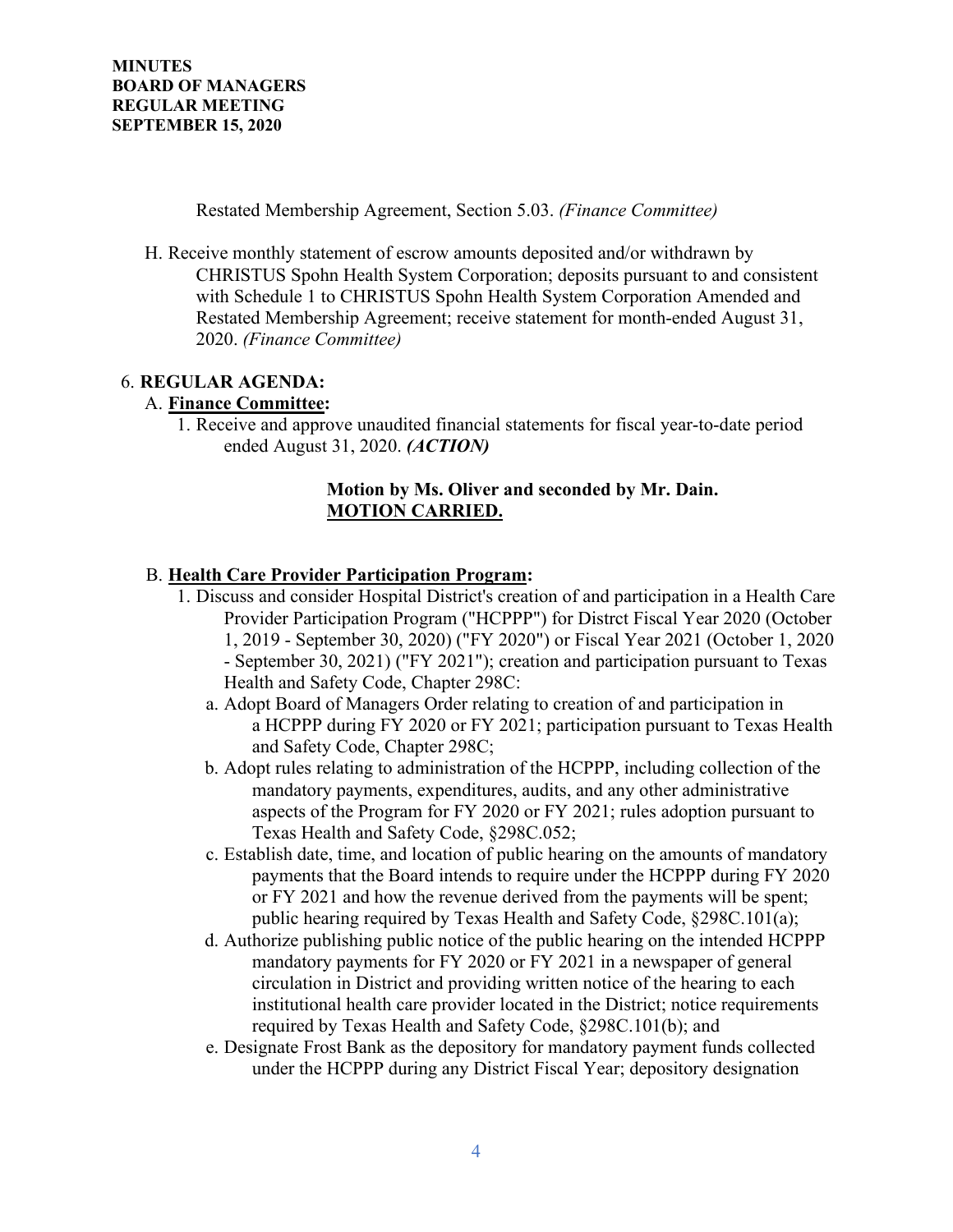required by Texas Health and Safety Code, §298C.102(a). *(ACTION)*

## **Motion to table Item B. 1 a. – e. by Mr. Valls and seconded by Dr. Reddy. MOTION CARRIED.**

#### C. **Board of Managers Business:**

1. Adopt Calendar Year 2021 Board of Managers Meeting dates and times. *(ACTION)*

# **Motion by Ms. Flores and seconded by Mr. Dain. MOTION CARRIED.**

- 2. Elect Board of Managers Officers for the term October 1, 2020 September 30, 2021; annual officer elections pursuant to Board of Managers Bylaws, §2.2.A:
	- a. Chairman; and
	- b. Vice-Chairman. *(ACTION)*

#### **Motion by Mr. Valls and seconded by Ms. Flores. MOTION CARRIED.**

- 3. Chairman-Elect to appoint Chairs and members to Standing Committees for term October 1, 2020 - September 30, 2021; appointments pursuant to Board of Managers Bylaws, §2.5.A:
	- a. Finance;
	- b. Planning; and
	- c. Quality Management. *(ACTION)*

#### **Motion by Mr. Valls and seconded by Ms. Flores. MOTION CARRIED.**

4. Chairman-Elect to establish Special Committees and appoint Chairs and members to the Committees for the term October 1, 2020 - September 30, 2021 as authorized by Board of Managers Bylaws, §2.5.A. *(ACTION AS NEEDED)*

## **No Action taken.**

## 7. **ADMINISTRATOR'S BRIEFING:**

- A. Next Board of Managers and Board Committee meetings (all meetings' dates, times, and locations subject to change):
	- 1. Finance Committee: October 20, 2020, 11:00 AM in Board of Managers Meeting Room at 555 North Carancahua Street, Room 950-A, Corpus Christi, Texas; and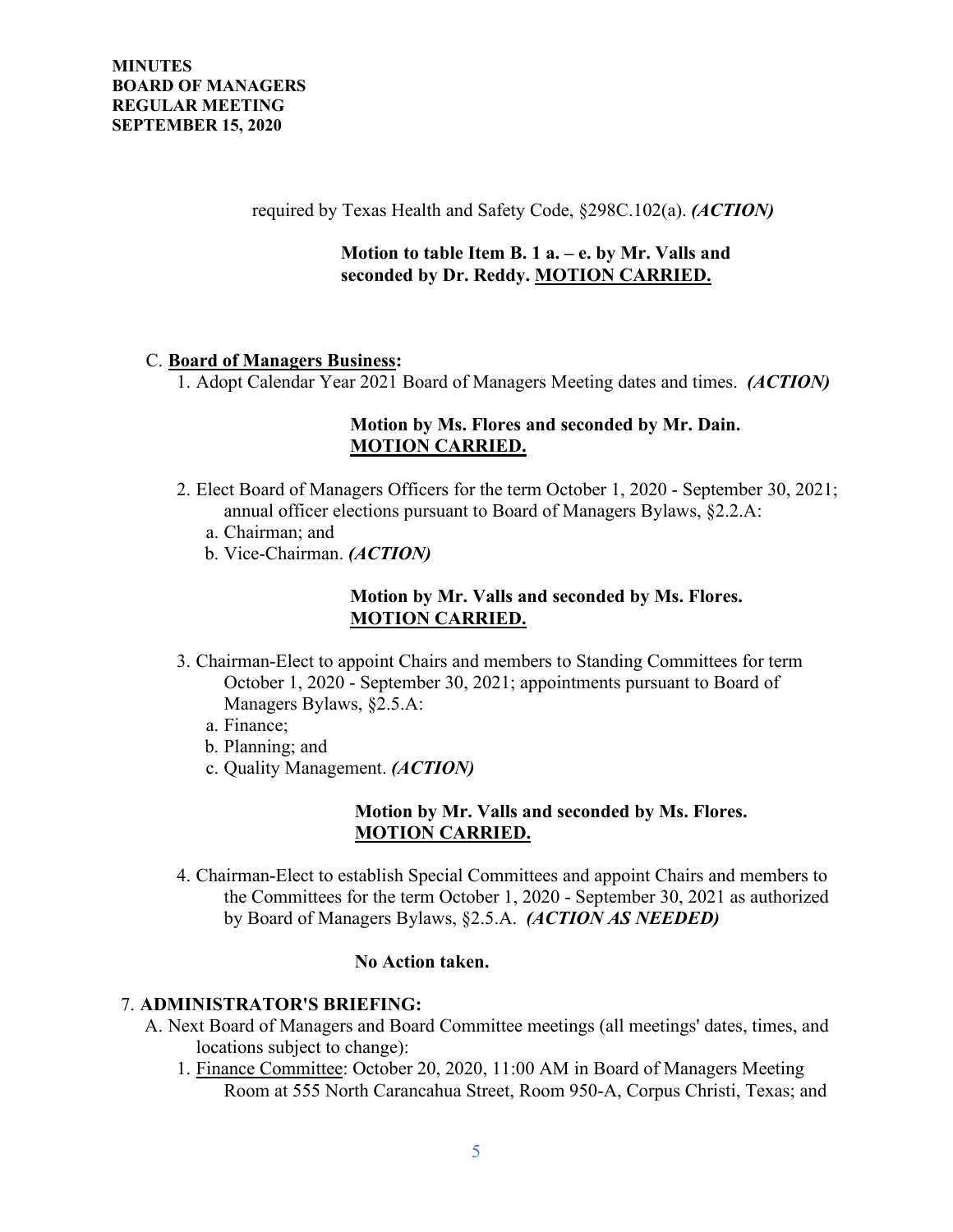- 2. Board of Managers: October 20, 2020, 12:00 PM in Board of Managers Meeting Room at 555 North Carancahua Street, Room 950-A, Corpus Christi, Texas. *(INFORMATION)*
- B. Public Hearing on FY 2020 or FY 2021 Health Care Provider Participation Program's Mandatory Payment Amounts: Date, time, and location to be announced. *(INFORMATION)*
- 8. **CLOSED MEETING**  Public notice is hereby given that the Board of Managers may elect to go into closed meeting session(s) at any time during the meeting to discuss any

matter(s) listed on the agenda, when so authorized by the provisions of the Open Meetings Act, Texas Government Code, Chapter 551 and the Board specifically expects to go into a closed session(s) on the matters listed below pursuant to the Act, §551.071 (Consultations with Attorney) and §551.074 (Personnel Matters). In the event the Board elects to go into closed session(s) regarding an agenda item(s), the section(s) of the Open Meetings Act authorizing the closed session will be publicly announced by the presiding officer. Should any final action, final decision, or final vote be required in the opinion of the Board with regard to any matter considered in closed session(s), then the final action, final decision, or final vote shall be either: (a) in the open meeting covered by the Notice upon reconvening of the public meeting; or (b) at a subsequent public meeting of the Board upon notice thereof, as the Board shall determine pursuant to applicable laws:

- A. Administrator's performance evaluation;
- B. Consultation with attorney on matters relating to Administrator's Employment Agreement;
- C. Consultation with attorney on matters relating to creation of and participation in Health Care Provider Participation Fund; and
- D. Consultation with attorney on matters relating to intergovernmental transfers used for support of Medicaid supplemental payment programs sponsored by the Texas Health and Human Commission.

#### **Mr. Martinez, Chairman called for Closed Session at 1:01 p.m.**

9. **OPEN MEETING** - Following the Closed Meeting, the Board of Managers will reconvene the Open Meeting prior to taking any action(s) on matters considered in the Closed Meeting or adjourning the meeting.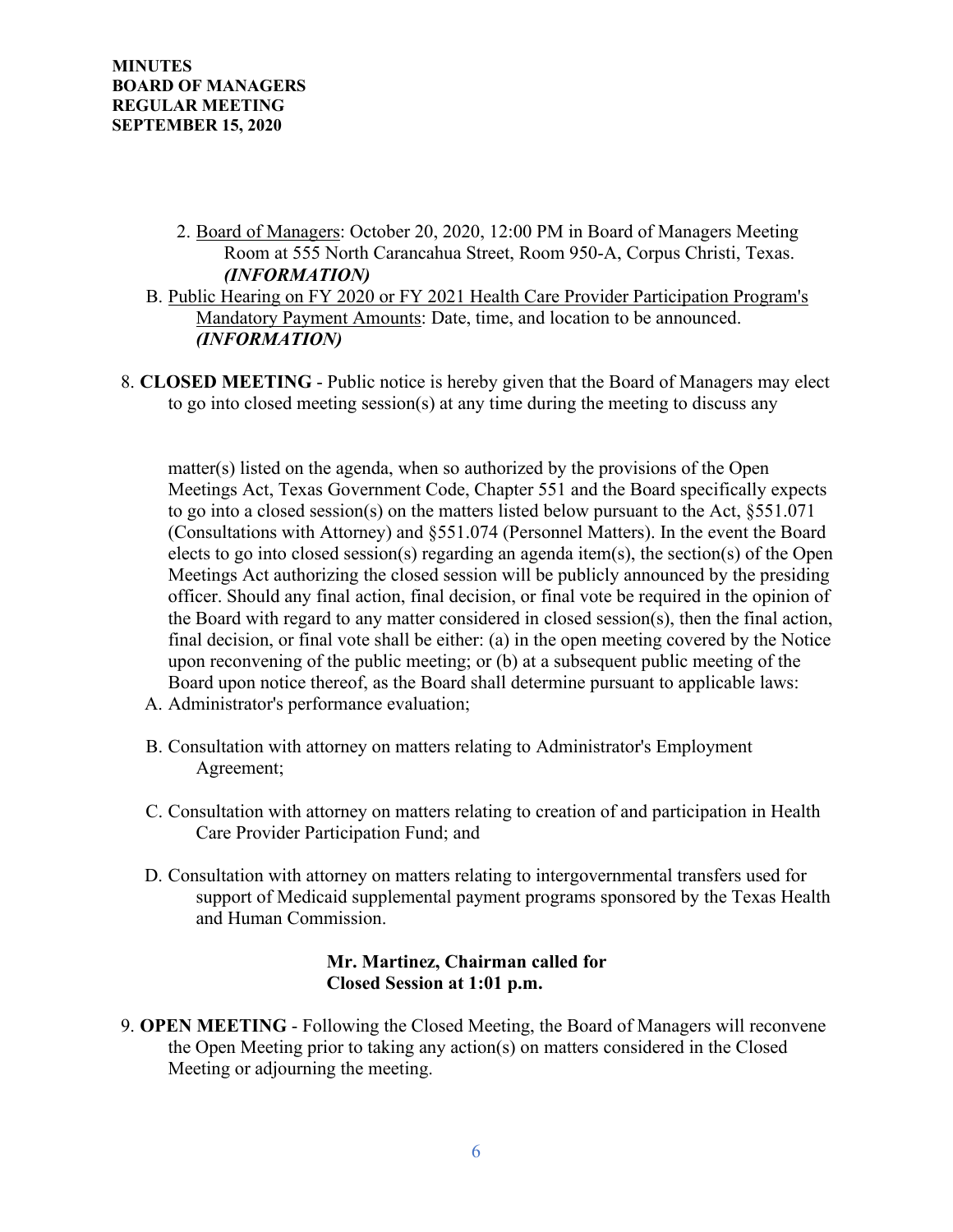**MINUTES BOARD OF MANAGERS REGULAR MEETING SEPTEMBER 15, 2020**

## **Mr. Martinez, Chairman called for Open Session at 2:55 p.m.**

10. Consider final action, decision, or vote on matters considered in the Closed Meeting. *(ACTION AS NEEDED)*

> **Motion by Ms. Flores and seconded by Mr. Dain. MOTION CARRIED.**

#### 11. **ADJOURN**

 **Motion to adjourn by Mr. Martinez. Motion by Ms. Flores and seconded by Mr. Dain. Meeting adjourned at 2:56 p.m.**